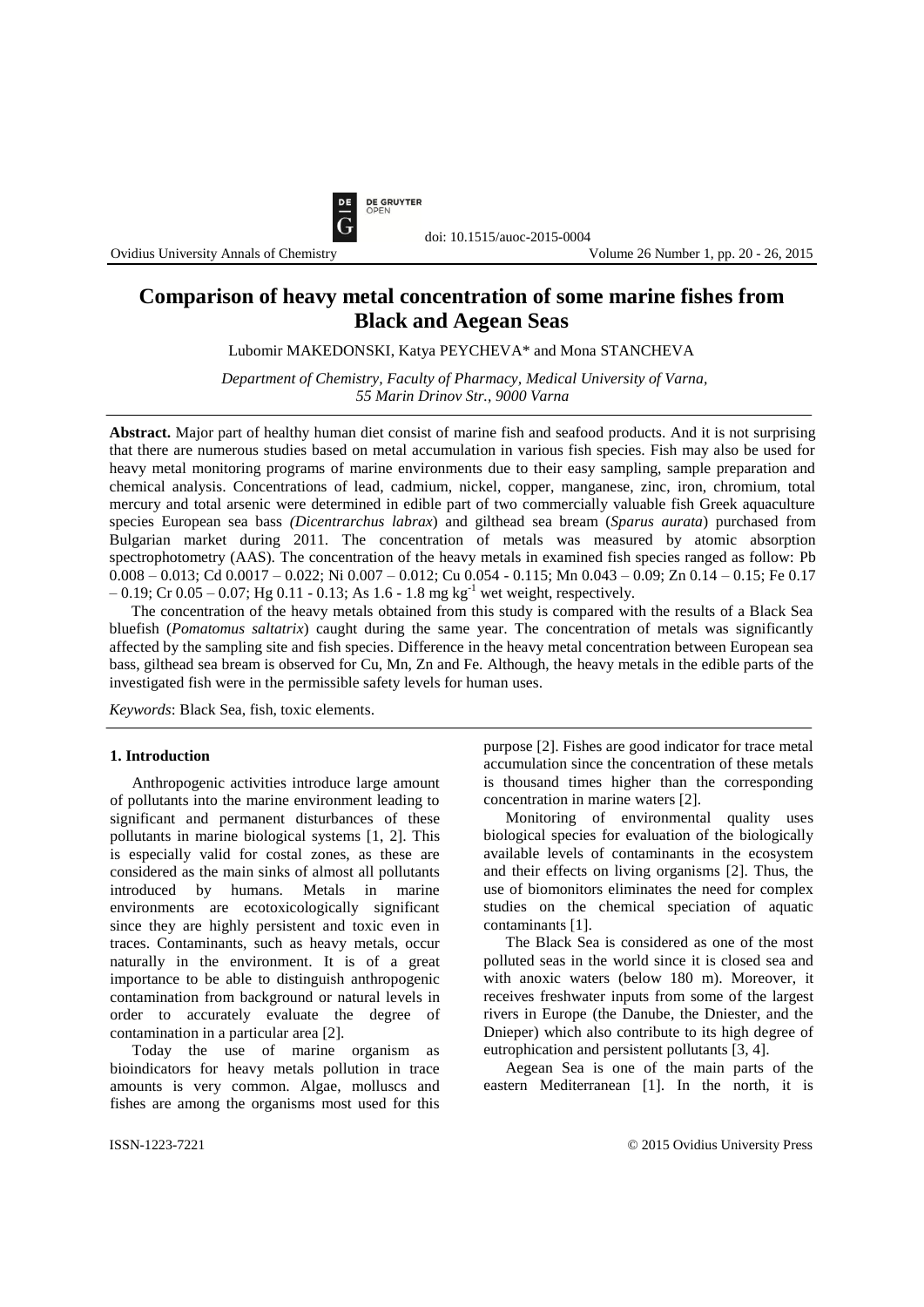connected to the [Marmara Sea](http://en.wikipedia.org/wiki/Marmara_Sea) and [Black Sea](http://en.wikipedia.org/wiki/Black_Sea) by the [Dardanelles](http://en.wikipedia.org/wiki/Dardanelles) and [Bosporus](http://en.wikipedia.org/wiki/Bosporus) [5].

The objective of this work is to evaluate the concentration of some toxic elements (As, Hg, Pb, Cd and Ni) and essential elements (Cu, Mn, Zn, Fe and Cr) in edible part of three pelagic fish species (European sea bass, gilthead sea bream and Black Sea bluefish) purchased from local Bulgarian market and to provide information on the marine environmental quality using fish samples as bioindicators of the degree of pollution.

# **2. Experimental**

### *2.1. Sampling*

The fish samples were purchased from the local market. The two commercially valuable fish Greek aquaculture species European sea bass *(Dicentrarchus labrax*) and gilthead sea bream (*Sparus aurata*) originates from Aegean Sea and are considered as fine foods. The Black Sea bluefish (*Pomatomus saltatrix*) was caught from the region of Varna, Bulgaria. The fish species were sampled during November 2011.

**Table 1.** Biometric data (mean  $\pm$  SE) of the analysed fish (Legend: AS-Aegean Sea; BS-Black Sea)

| Sample                                              | Region    | N | Weight<br>$(g) \pm SD$ | Length<br>$(cm) \pm SD$ |
|-----------------------------------------------------|-----------|---|------------------------|-------------------------|
| European<br>sea bass<br>(D.labrax)                  | AS        | 4 | $831.1 \pm 62.2$       | $43.3 \pm 7.6$          |
| Gilthead<br>sea bream<br>(S.aurata)                 | AS        | 6 | $538.3 + 40.6$         | $43.3 \pm 1.9$          |
| <b>Black Sea</b><br><b>bluefish</b><br>(P.saltatri) | <b>BS</b> | 3 | $209.6 \pm 53.5$       | $20.4 \pm 8.6$          |

### *2.2. Reagents and standard solutions*

All solutions were prepared with analytical reagent grade chemicals and ultra-pure water (18  $MΩ$  cm) generated by purifying distilled water with the Milli-QTM PLUS system.  $HNO<sub>3</sub>$  was of suprapur quality was purchased from Fluka®, Germany. All the plastic and glassware were cleaned by soaking in 2 M  $HNO<sub>3</sub>$  for 48 h, and rinsed five times with distilled water, and then five times with deionised water prior to use. The stock standard

solutions of Cd, As, Ni and Pb (1000  $\mu$ g mL<sup>-1</sup>) were Titrisol, Merck in  $2\%$  v/v  $HNO<sub>3</sub>$  and were used to prepare calibration standards.

# *2.3. Sample digestion*

Fish samples are thoroughly washed with MQ water. The fish specimens were dissected and samples of fish fillets quickly removed and washed again with MQ water. To assess the total metal contents, microwave assisted acid digestion procedure was carried out. Microwave digestion system "Multiwave", "Anton Paar" delivering a maximum power and temperature of 1000 W and 300 °C, respectively, and internal temperature control, was used to assist the acid digestion process (**Table 2**).

**Table 2.** Microwave digestion system general parameters

| Microwave digestion system "Multiwave",<br>"Anton Paar" Acid mixture |                |  |  |  |
|----------------------------------------------------------------------|----------------|--|--|--|
| HNO <sub>3</sub>                                                     | $6.5$ mL       |  |  |  |
| Temperature (max)                                                    | 300 °C         |  |  |  |
| Pressure (max)                                                       | 75 bar         |  |  |  |
| Quartz vessels                                                       | <b>HQ 50</b>   |  |  |  |
| Sample amount                                                        | 1 <sub>g</sub> |  |  |  |
| Final volume                                                         | $10$ mL        |  |  |  |

Reactors were subjected to microwave energy at 800 W in five stages program described below (**Table 3**).

**Table 3**: Microwave digestion system operational parameters

| <b>Step</b> | <b>Initial</b><br>power<br>W) | <b>Time</b><br>(min) | Final<br>power<br>W) |
|-------------|-------------------------------|----------------------|----------------------|
|             | 100                           |                      | 600                  |
| 2           | 600                           |                      | 600                  |
| 3           | 600                           |                      | 800                  |
|             | 800                           | 15                   | 800                  |
|             |                               | 15                   |                      |

Determination of As was performed using Electrothermal AAS carried out on a Perkin Elmer (Norwalk, CT, USA) Zeeman 3030 spectrometer with an HGA-600 atomizer. Pyrolytic graphite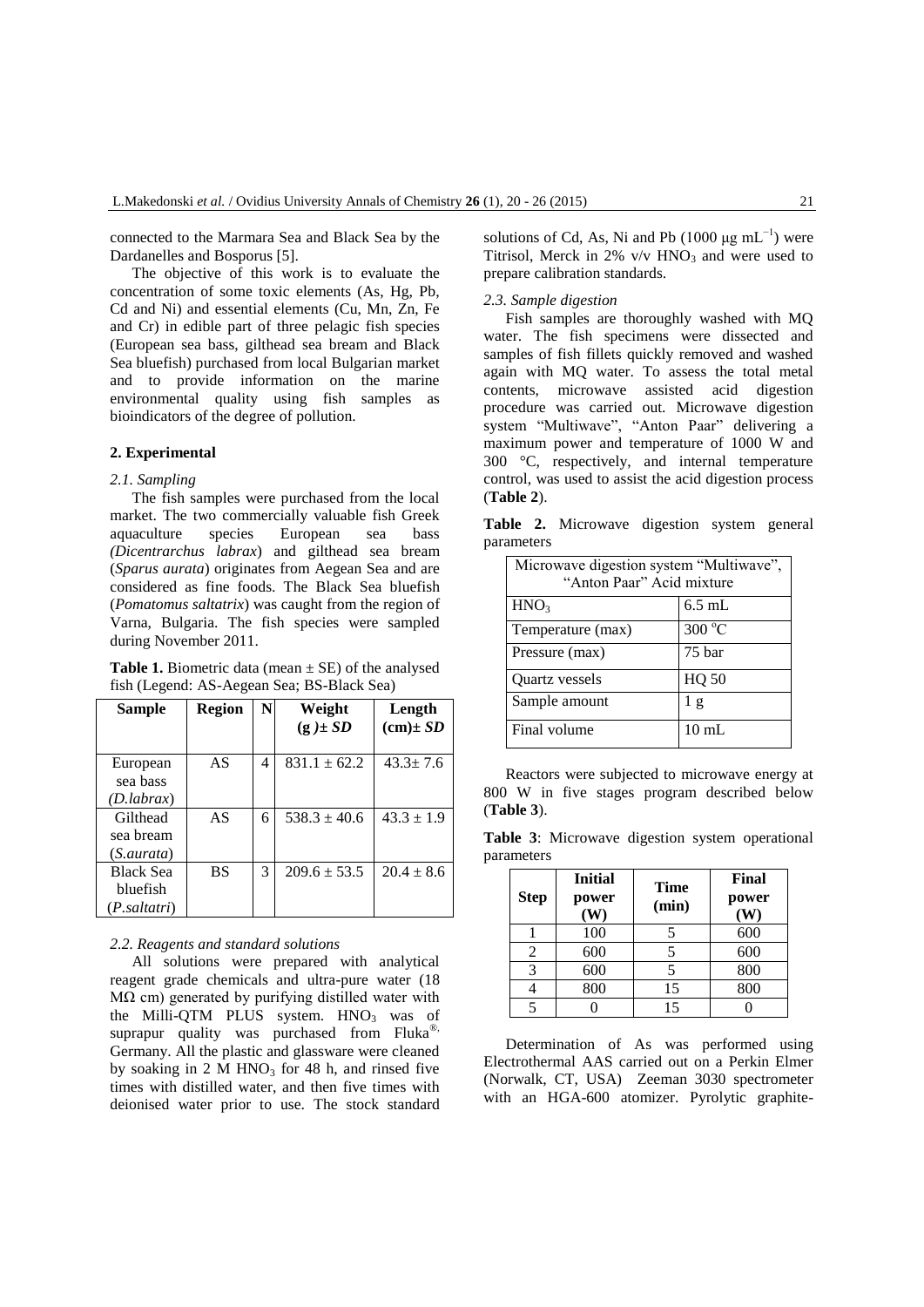coated graphite tubes with integrated platforms were used as atomizers (**Table 4**).

Determination of Fe, Mn, Cu and Zn was done by Flame atomic absorption spectrometry. Measurements were carried out on a Perkin Elmer (Norwalk, CT, USA) Zeeman 1100 B spectrometer with air/acetylene flame. The instrumental parameters were optimized in order to obtain maximum signal-to-noise ratio.

Determination of Hg was done by Milestone Direct Mercury Analyzer DMA-80 (**Fig. 1**).

A DORM-2 (NRCC Canada) certified dogfish tissue was used as the calibration verification standard. Recoveries showed good agreement between the certified and the analytical values, the recovery of elements being partially complete for most of them. For DORM-2 this recovery was in the range of 93 (Zn) up to 109  $%$  (Cd)

## *2.4. Statistical analysis*

The whole data were subjected to a statistical analysis. Student's-test was employed to estimate the significance of values.

# **3. Results and Discussions**

Two groups of elements were established for all the data obtained. One group contained elements known to be essential to life and to be present in all animal tissues, e.g. Mn, Fe, Cu, Cr and Zn (**Fig. 2**).

**Table 4:** Instrumental parameters for HGA 600

The second group of elements are non-essential, namely Hg, Ni, Pb, As and Cd, reflect an exogenous influence that may be related to environmental pollution [8]. These elements are referred to as toxic elements and their concentrations for the studied samples are displayed in **Fig. 4.**

The accumulation patterns tend to vary among species based on their behavior and feeding habits [9] which are in accordance with the results in this study.



**Figure 1**. Steps and conditions for total mercury determination in fish by DMA-80

| Temperature, <sup>o</sup> C     | 150           | var |  | var                        |    | var             |  |
|---------------------------------|---------------|-----|--|----------------------------|----|-----------------|--|
| Ramp time, s                    | 10            | 20  |  | 0                          |    |                 |  |
| Hold time, s                    | 10            | 60  |  |                            |    |                 |  |
| Read                            |               |     |  |                            | on |                 |  |
| Ar flow, $mL$ min <sup>-1</sup> | 300           | 300 |  |                            |    | 300             |  |
|                                 |               |     |  |                            |    |                 |  |
|                                 |               |     |  |                            |    |                 |  |
| <b>Element</b>                  | <b>Ashing</b> |     |  | <b>Optimal</b> atomization |    | <b>Cleaning</b> |  |
| $As^*$                          | 1000          |     |  | 2200                       |    | 2300            |  |
| $Cd*$                           | 400           |     |  | 1900                       |    | 2000            |  |
| Ni                              | 1100          |     |  | 2300                       |    | 2400            |  |
| Pb                              | 500           |     |  | 2000                       |    | 2100            |  |

**Parameter Drying Ashing Atomization Cleaning**

• modifier Pd as  $(NH_4)_2$ PdCl<sub>4</sub>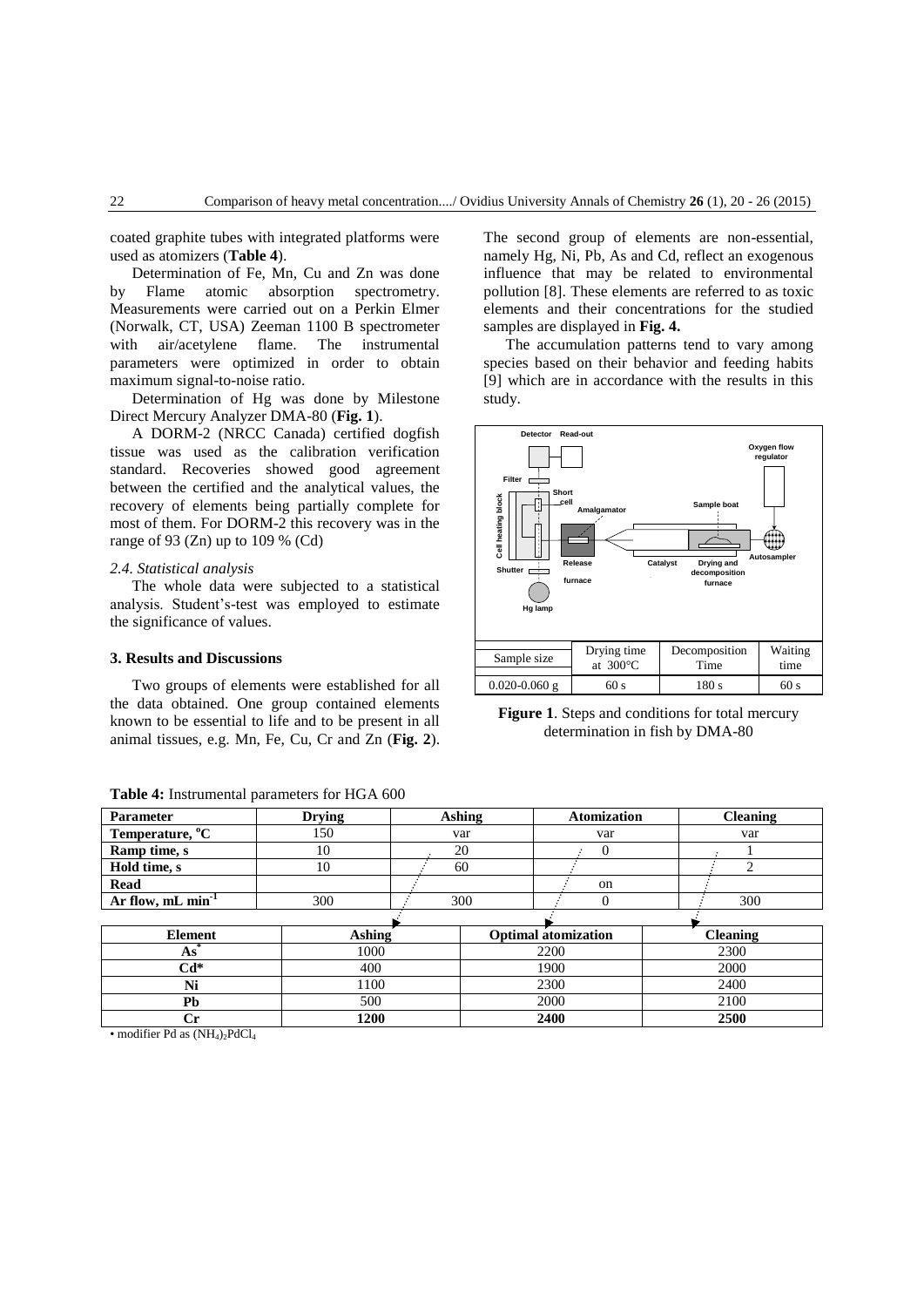

**Figure 2**. The mean metal concentration of the analyzed essential elements (mg/kg w.w  $\pm$  SD) in the tissues of sea bass, sea bream and bluefish

In *D. labrax* mean As (1.8 mg/kg w.w.) and Hg (0.13 mg/kg w.w.) concentrations appear considerably higher in the muscle, followed by the concentration of *S. Aurata* (1.6 mg/kg w.w and 0.11 mg/kg w.w, respectively)

Fe, Zn, Cu and Mg are essential elements and they play a virtual role in biological systems. The non-essential metals as Cr, Pb, Ni and Cd are toxic even at trace amounts [1]. The essential metals can also produce toxic effects when the metal intake is excessively elevated [6]. According to European Union only three metals (Pb, Hg and Cd) have been included in the regulation for hazardous elements [7]. Additionally, USFDA expands that list with another three elements (As, Ni and Cr) [8].

The concentration of the essential elements in this study is higher for the marine fish species. The predominant element is Zn followed by Fe, Cu and Mn. On the other hand the concentration of Cr for both fish species caught from Aegean Sea is higher than that of Black Sea bluefish.

Iron concentrations in fish species ranged from 0.17 mg/kg metal w.w in the muscle of sea bass to 3.28 mg/kg metal w.w in the muscle of bluefish. These values are lower or within those measured in some edible fish by other authors. Carvalho *et al.* [9]





obtained Fe values in fish species ranged from 6.4 μg/g (forkbeard) to 16 μg/g (axillary sea bream), but the highest concentration was observed for octopus (109 μg/). Concentration in the literature were reported between 59.6 and 73.4 mg/ kg for muscles of fish from Mediterranean Sea [10], 30-160 mg/kg for muscles of fish from the Black Sea coasts [11] and 9.52-32.40 mg/kg dry weight in fish samples of the middle Black Sea (Turkey) [6]. The iron content in fish samples depends on species, individuals, and sampling period. High concentration of iron could depend on the individual diet of the fish species as well as its habitants. Our iron concentrations were generally in agreement with the literature data.

The manganese values in our study were between 0.043 and 0.25 mg/kg w.w. Manganese has been reported in the range of 1.30–3.10 mg/ kg for muscles of fish from Iskenderun Bay [12]. In an another study of Iskenderun Bay [1], manganese was detected in almost all the samples and the concentration ranged from 1.04 to 8.77 μg/g metal w.w., with the highest concentration rate detected in *T. lucerna* tissues. Total daily intake varies from 2.5 to 7 mg for humans [13].

Copper concentrations varied from 0.054 mg/kg w.w in sea bream to 0.37 mg/kg w.w in Black Sea bluefish. The concentrations in muscles of the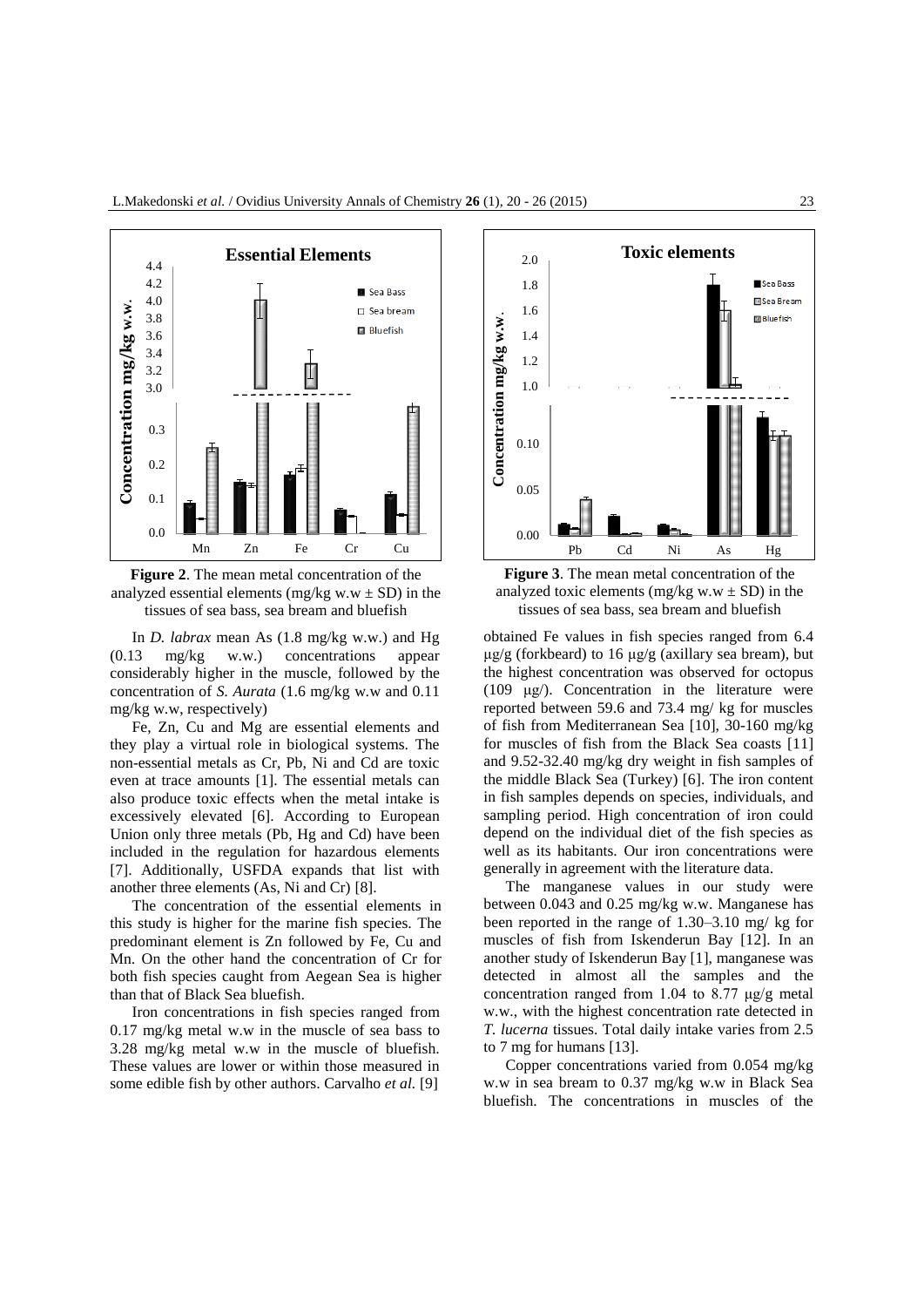samples were below the toxic limit of 30 mg/ kg [14]. As copper is an essential part of several enzymes and necessary for the synthesis of haemoglobin, most marine organisms have evolved mechanisms to regulate concentrations of this metal in their tissues in the presence of variable concentrations in the ambient water, sediments, and food [1].

Zn is very useful in biological system. It plays role in normal immune function, sexual functions and neurosensory function. Zinc is toxic above the limit of 50 w.w. in muscle tissues of different fish species [15]. It is believed to have a protective effect against the toxicities of Cd and Pb. In this study the zinc content in the samples ranged from 0.14 mg/kg w.w. in Aegean Sea bream up to 4.01 mg/kg w.w. in Black Sea bluefish and it is within the values set by Bulgarian Food Codex (the maximum zinc level permitted for fishes is 50 mg/kg) [10].The range of that concentration in the literature is from 20.8 to 47.6 μg/ g w.w., with a high level in skin of *T. Lucerna* (47.6 μg/ g w.w.) and *L. budegassa* (43.8  $\mu$ g/ g w.w.) samples [1] and 4.49-11.6 mg/kg for muscle tissues of various fish species from Marmara, Aegean and Mediterranean Sea [17].

Chromium is microelement that paly role in glucose metabolism. It was detected in all the analyzed samples, with the highest concentration (0.07 mg/kg w.w.) in muscle of *D. labrax* but the values were within the limits of 0.3 mg/kg set by Bulgarian Food Codex [16].

Cd is a widely distributed contaminant introduced in the environment through the urban and industrial activities and transported in the air. The upper limit allowed for fish muscle is 0.05 mg/kg w.w. according to EU legislation and FAO/WHO [7, 14]. The concentrations for all the sample muscles analysed (0.0017 - 0.022 mg/kg w.w.) were below the value set by various institution. In our previous study on heavy metal pollution in muscle tissue of bluefish, the cadmium levels were below 0.07 mg/kg fresh weight [18]. Cadmium concentration in literature has been reported as follow: 0.02-0.37 mg/kg for edible part of fishes caught from Marmara, Aegean and Mediterranean seas in Turkey [17] and 0.002- 0.02 mg Cd  $\text{kg}^{-1}$  fresh weight for species from Adriatic Sea [19].

Mean nickel concentrations ranged from 0.007 mk/kg w.w. in sea bream to 0.015 mg/kg w.w. bluefish. These results are similar to those reported in the literature:  $0.54$  to  $1.84 \mu g/g$  w.w. in the three fish species from Iskenderun Bay, Black Sea, Turkey [11], 0.06-0.39 mg/kg in muscles of fish Ria de Averio, Portugal [20]. However, Ni levels in the present study were lower than those reported in fishes from the Atlantic [21] and from the Mediterranean seas [22].

Arsenic concentrations varied from 1.02 mg/kg for bluefish to 1.8 mg/kg for sea bass; however, these values are well below the maximum level permitted for fishes according to Bulgarian standards (5.0 mg/kg fresh weight) [16]. Tuzen [6] had measured an arsenic concentration in different fish species from Black Sea as follows:  $0.15 \pm 0.01$ μg/g for *Psetta maxima*; 0.27±0.02 μg/g for *Pomatomus saltator*, 0.23±0.01 μg/g for *Mugil cephalus*, 0.14±0.01 μg/g for *Sarda sarda*, 0.18±0.02 μg/g for *Trachurus trachurus* and 0.17±0.01 μg/g for *Sprattus sprattus*. The concentration of arsenic reported in fish species from Adriatic Sea ranged of 0.56 to 10.03 mg/kg fresh weight [19] and up to 1.74  $\mu$ g/g w.w. in the muscle of *S. Lascaris* in Turkish part of the Black Sea [1].

The lead contents were 0.008 mg/kg w.w. for Aegean sea bream to 0.04 mg/kg w.w. for Black Sea bluefish. Lead in the literature have been reported in the range of 0.33-0.93 mg/kg in muscles of fish from Black and Aegean seas [23], 0.01-0.15 mg/kg in muscles of fish from Ria de Averio, Portugal [20]. The Joint FAO/WHO Expert Committee on Food Additives established a Provisional Tolerable Weekly Intake (PTWI) for lead of 0.025 mg/kg body weight/week [7] which was equivalent to 1.725 mg/week for a 70 kg adult.

Mercury is a known human toxicant and the primary sources of mercury contamination in man are through eating fish [24].The lowest and highest mercury levels in fish species were found as 0.11 mg/kg in Black Sea bluefish and Aegean Sea bream and 0.13 mg/kg in Aegean Sea bass. The maximum Hg level permitted for fishes is 0.5 mg/kg according to Bulgarian Food Codex [16]. The PTWI is 5 mg total mercury  $kg^{-1}$  body weight (bw) and 3.3 mg methylmercury  $\text{kg}^{-1}$  bw was reduced to 1.6 mg methylmercury  $kg^{-1}$  bw [25] and could be exceeded depending on the species and quantity consumed. Mercury levels in analyzed fish samples were found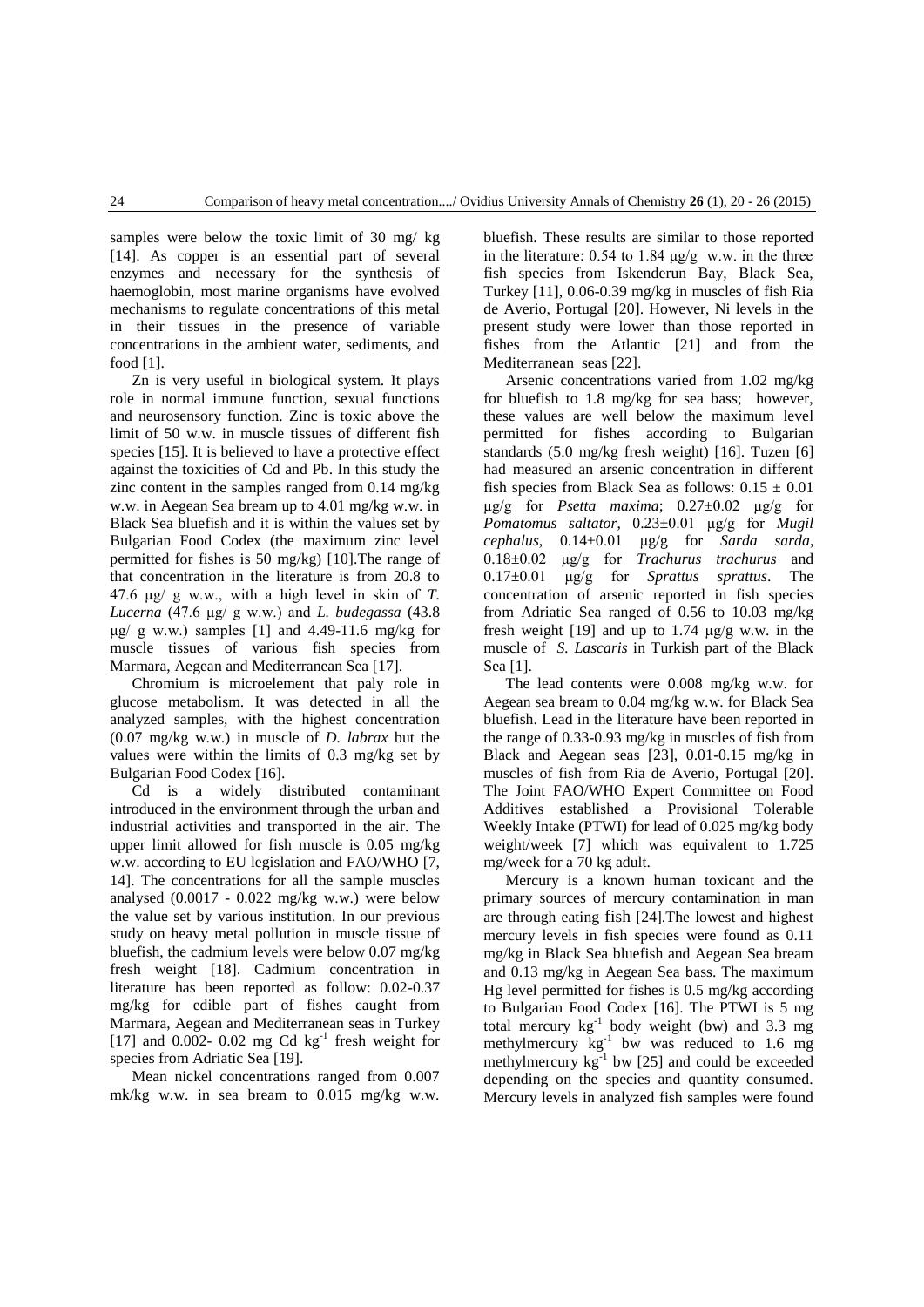to be lower than legal limits. In the literature mercury levels in fish samples have been reported in the range of 0.01- 0.50  $\mu$ g/g in marine fishes in Malaysia [26] and 25-84 μg/kg for fishes from Black Sea [27].

#### **4. Conclusions**

This study was carried out to provide information on heavy metal concentrations in edible part of different fish species from Aegean Sea and Black Sea purchased from the local markets in Bulgaria. All results showed that the highest levels of essential metals were determined in the species from Black Sea while the toxic elements were higher in the fish species from Aegean Sea. However, the results for essential and toxic metals are below the limit values for fish and it may be concluded that consumption of these species from both region is not a problem for human health.

Although the concentrations of the analysed toxic elements for fish samples from Aegean Sea and Black Sea are below the official limits set for fish, a potential danger may emerge in the future, depending on the domesticwaste waters and industrial activities in the region.

Additionally the fishes cover this study represent good biomonitors of metals present in the surrounding environment.

#### **References**

\* e-mail address: peytcheva@hotmail.com

- [1]. A.B. Yılmaz, M.Kemal Sangun, D. Yaglıoglu and C. Turan, Food Chemistry **123**, 410–415 (2010)
- [2]. I. Akcali and F. Kucuksezgi, Marine Pollution Bulletin **62**, 637-45 (2011)
- [3]. T. Stoichev, L.Makedonski, T. Trifonova, M. Stancheva and F. Ribarova, Chemistry and Ecology **23**, 191-200 (2007)
- [4]. M. Stancheva, L. Makedonski and K. Peycheva, Bulgarian Chemical Communications **46**, 195 – 203 (2014)
- [5]. G.W. Bryan and W.J. Langston, Environmental Pollution **76**, 89-131 (1992)
- [6]. M. Tuzen, Food Chemistry **80**, 119-123 (2003).
- [7]. \*\*\* EU Commission Regulation as regards heavy metals. Directive 2001/22/EC, No.

466/2001 EEC as amended by regulation 221/2002/EC<br>[8]. \*\*\* USFD.

- USFDA (1993). Food and drug administration. Guidance document for arsenic in shellfish. DHHS/PHS/FDA/CFSAN/Office of Seafood, Washington, DC
- [9]. M. L Carvalho, S.Santiago and M. L. Nunes, Analytical and Bioanalytical Chemistry **382**, 426-432 (2005)
- [10]. M. Kalay, O. Ay and M. Canli, Bulletin of Environmental Contamination and Toxicology **3**, 5, 673-681 (1999)
- [11]. S. Topcuoğlu, C. Kırbaşoğlu, and N. Gungor, Environment International. **27**, 521-526 (2002).
- [12]. A.Turkmen, M.Turkmen, Y.Tepe and I. Akyurt, Food Chemistry **91**, 167–172 (2005)
- [13]. \*\*\* NAS-NRC. National Academy of Sciences-National Research Council Drinking Water and Health (Vol. 1). Washington, DC: National Academic Press. p. 1939
- [14]. \*\*\* FAO (2008) <http:/www.fao.org/es/ESS /faostat/foodsecurity/index\_en.htm>
- [15]. E. J Calabrese, A.Canada and C. Sacco, Annual Review of Public Health **6**, 131–146 (1985).
- [16]. \*\*\* Anonymous, Darjaven Vestnik, 08 October 2004, Issues 88 (2004)
- [17]. M. Turkmen, A. Turkmen, Y. Tepe, A. Ateş, and K. Gokkuş, Food Chemistry **108**, 2, 794- 800 (2008)
- [18]. M. Stancheva, K. Peycheva and L. Makedonski, Ovidius University Annals of Chemistry **21**, 41-48 (2010)
- [19]. D. Jureša and M. Blanuša, Food Additives and Contaminants **20**, 241-246 (2003)
- [20]. B. Perez Cid, C. Boia, L. Pombo and E. Rebelo, Food Chemistry **75**, 93 (2001)
- [21]. J. Usero, C. Izquierdo, J. Morillo, and I. Graciac, Environment International **29**, 949– 956 (2003)
- [22]. M. M. Storelli, G. Barone, A. Storelli and G.O. Marcotrigiano, Bulletin of Environmental Contamination and Toxicology **77**, 43–50 (2006)
- [23]. O.D. Uluozlu, M. Tuzen, D. Mendil and M. Soylak, Food Chemistry **104**, 835 (2007)
- [24]. K.Peycheva, L. Makedonski, A. Merdzhanova, and M.Stancheva, Ovidius University Annals of Chemistry **25**, 53-58 (2014)